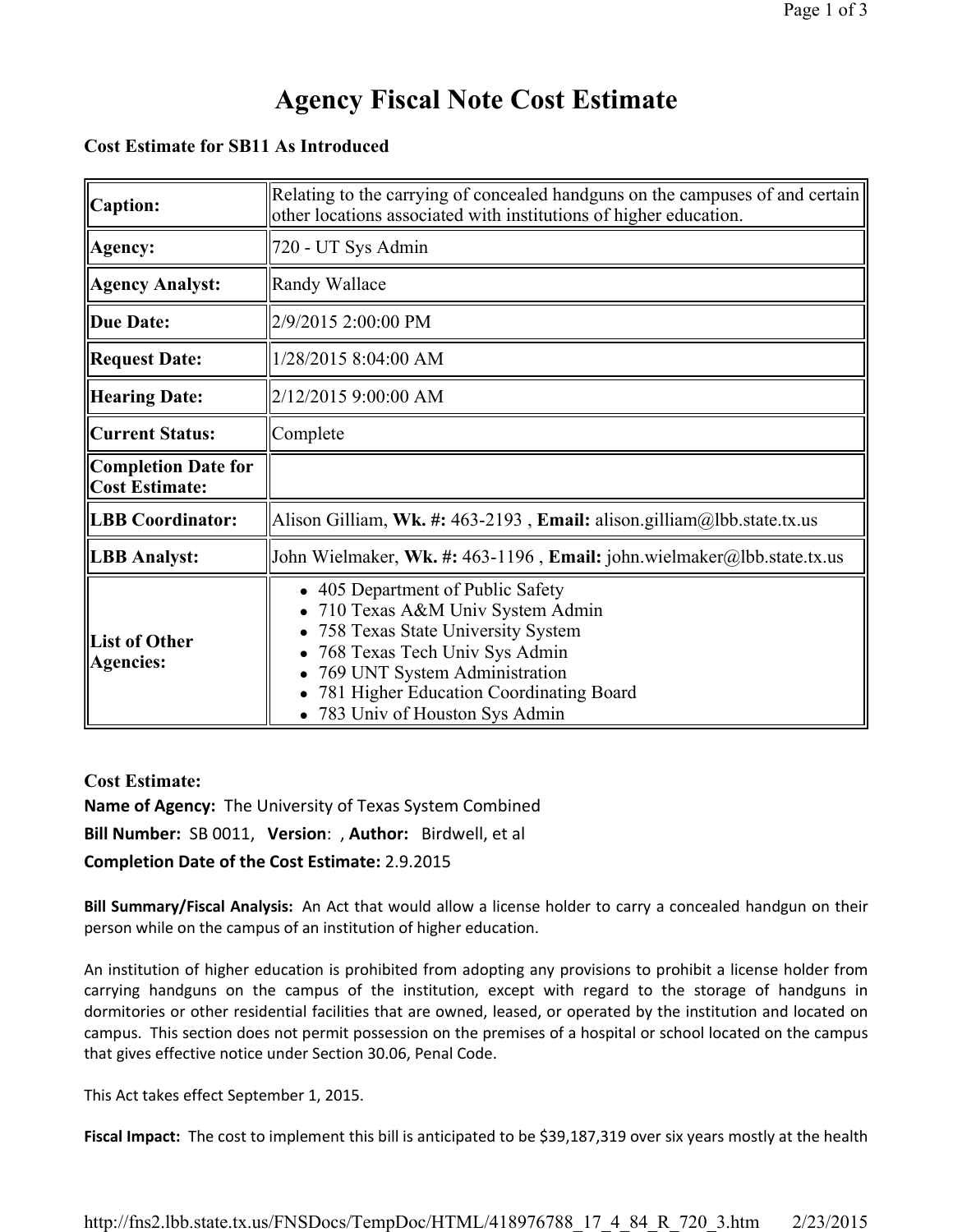institutions. The academic institutions would incorporate gun storage cost in dormitories and other residential facilities into new room rates.

**Methodology:** Surveyed all institutions. Other expenses include developing and maintaining a computer software system that allows police department to validate and verify permit holder's credentials and issuance of site specific credentials to easily recognize permit holders from non-permit holders. There would also be a need for police to educate the campus community about this law and to remind concealed carry licenses owners how important it is to remain in compliance with gun laws at all times. Policies would also need to be developed as well as the purchase of gun safes for the storage of handguns in dormitories or other residential buildings owned by operated by the university.

**Technology:** It may be necessary to expand surveillance camera networks and door access at some properties. This would allow institutions to monitor all points of access. Legacy systems would need to be converted from an analog system to an IP system in order to effectively expand the camera bank. This would also include the full integration of door access systems, which would allow for the remote close, lock, and monitor all exterior doors.

|                      | 2016        | 2017        | 2018        | 2019        | 2020        | 2021        |
|----------------------|-------------|-------------|-------------|-------------|-------------|-------------|
| <b>Probable Gain</b> |             |             |             |             |             |             |
| Fund #1              |             |             |             |             |             |             |
| <b>Probable Loss</b> |             |             |             |             |             |             |
| Fund #1              |             |             |             |             |             |             |
| Probable             |             |             |             |             |             |             |
| <b>Savings</b>       |             |             |             |             |             |             |
| Fund #1              |             |             |             |             |             |             |
| <b>Probable Cost</b> | \$9,927,417 | \$6,032,436 | \$5,725,505 | \$5,789,268 | \$5,843,741 | \$5,868,952 |
| Fund #1              |             |             |             |             |             |             |

#### **SUMMARY OF FISCAL IMPLICATIONS**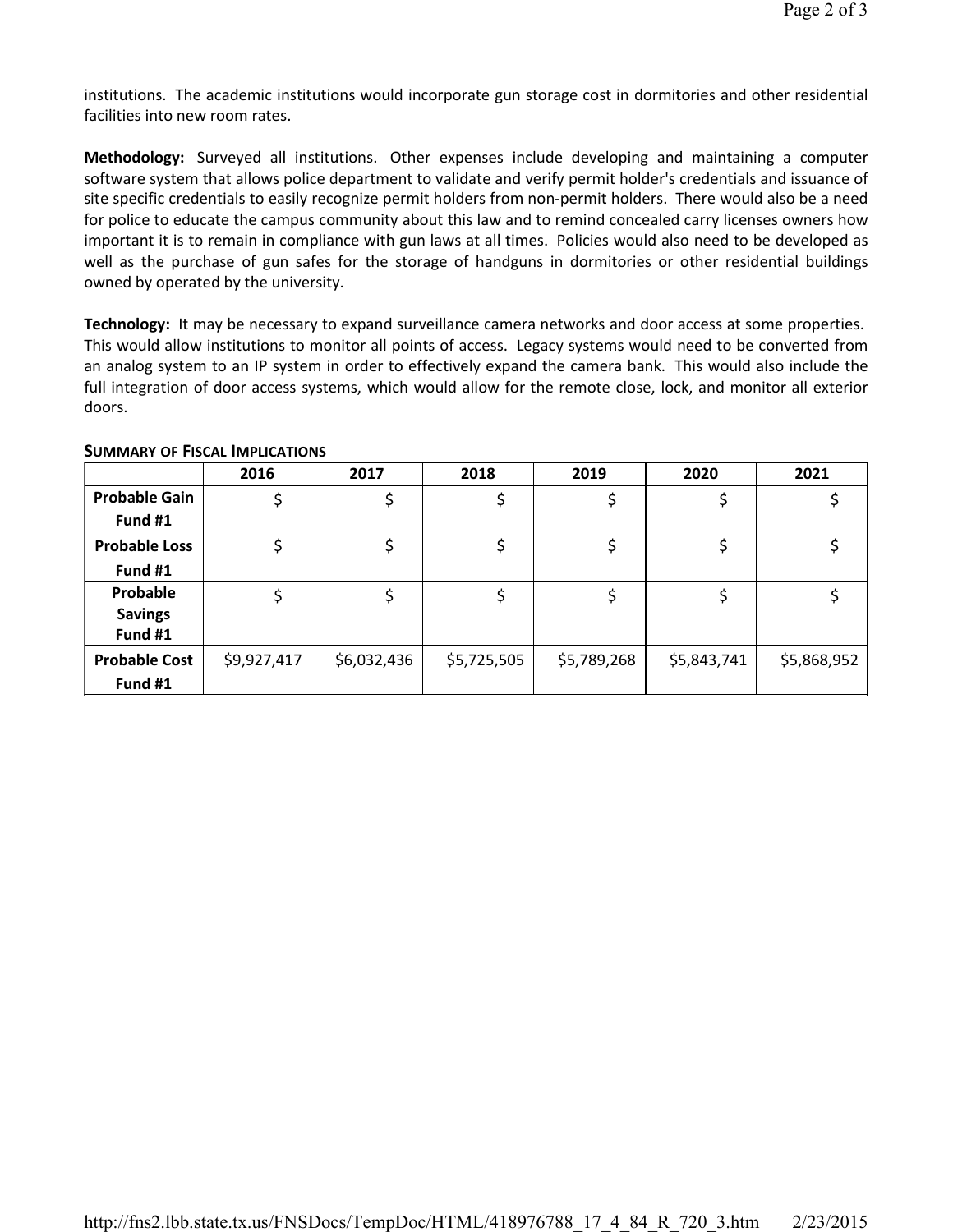#### **FTES**

| 2016 | ,,,,<br>— <b>.</b> | 3040<br>-UIO | 3010<br><b>ZUIS</b><br>___ | 2020   | 3031<br>ZUZI |
|------|--------------------|--------------|----------------------------|--------|--------------|
| --   | --                 | --           | $\sim$                     | $\sim$ | ັ            |
| OZ.  | ◡∠                 | υ∠           | υ∠                         | ΟZ     |              |

**PERSONNEL EXPENSES**

| <b>Position</b><br><b>Titles</b> | <b>FTEs</b> | A&P<br>or<br><b>Class</b> | 2016        | 2017        | 2018        | 2019        | 2020        | 2021        |
|----------------------------------|-------------|---------------------------|-------------|-------------|-------------|-------------|-------------|-------------|
| Police Officers                  | 40          | AP CL                     | \$2,765,096 | \$2,780,096 | \$2,795,546 | \$2,811,460 | \$2,827,850 | \$2,844,733 |
| Support                          | 10          | AP CL                     | \$588,000   | 589,200     | 5890,436    | \$591,709   | \$593,020   | \$594,371   |
| Security<br>Personnel            | 12          | AP CL                     | \$603,000   | \$603,000   | \$603,000   | \$603,000   | \$603,000   | \$603,000   |

#### **OTHER EXPENSES**

|                             | 2016        | 2017        | 2018        | 2019        | 2020        | 2021        |
|-----------------------------|-------------|-------------|-------------|-------------|-------------|-------------|
| <b>Total Salaries &amp;</b> | \$3,956,096 | \$3,972,296 | \$3,988,892 | \$4,006,169 | \$4,023,870 | \$4,042,104 |
| <b>Wages</b>                |             |             |             |             |             |             |
| Professional                | \$189,100   | \$50,000    | \$          | \$          | \$          | \$          |
| <b>Services</b>             |             |             |             |             |             |             |
| <b>Travel</b>               | \$          | \$          | \$          | \$          | \$          | \$          |
| Rent                        |             | Ś           |             |             |             | \$          |
| <b>Other Operating</b>      | \$247,400   | \$228,780   | \$230,201   | \$231,665   | \$233,173   | \$234,727   |
| Exp                         |             |             |             |             |             |             |
| <b>Equipment</b>            | \$1,378,279 | \$140,000   | \$          | \$40,000    | \$          | \$          |
| <b>Other Costs</b>          | \$2,980,000 | \$460,000   | \$390,000   | \$390,000   | \$390,000   | \$390,000   |
| <b>Employee</b>             |             |             |             |             |             |             |
| <b>Retirement, OASI</b>     |             |             |             |             |             |             |
| & Group Ins Cost            |             |             |             |             |             |             |
| (29.74% of                  |             |             |             |             |             |             |
| salary cost)                | \$1,176,542 | \$1,181,360 | \$1,186,322 | \$1,191,434 | \$1,196,698 | \$1,202,121 |
| Total                       | \$9,927,417 | \$6,032,436 | \$5,795,505 | \$5,859,268 | \$5,843,741 | \$5,868,952 |

#### **METHOD OF FINANCING**

|                      | 2016        | 2017        | 2018        | 2019        | 2020        | 2021        |
|----------------------|-------------|-------------|-------------|-------------|-------------|-------------|
| <b>GR 001</b>        | \$9,927,417 | \$6,032,436 | \$5,795,505 | \$5,859,268 | \$5,843,741 | \$5,868,952 |
| <b>Other Funds</b>   |             |             |             |             |             |             |
| (Specify)            |             |             |             |             |             |             |
| <b>Federal Funds</b> |             |             |             |             |             |             |
| 555                  |             |             |             |             |             |             |
| Total                | \$9,927,417 | \$6,032,436 | \$5,795,505 | \$5,859,268 | \$5,843,741 | \$5,868,952 |

| <b>TECHNOLOGY IMPACT</b>                     |  |  |  |  |  |  |  |  |  |  |  |
|----------------------------------------------|--|--|--|--|--|--|--|--|--|--|--|
| 2018<br>2016<br>2020<br>2021<br>2017<br>2019 |  |  |  |  |  |  |  |  |  |  |  |
|                                              |  |  |  |  |  |  |  |  |  |  |  |

**Local Government:** n/a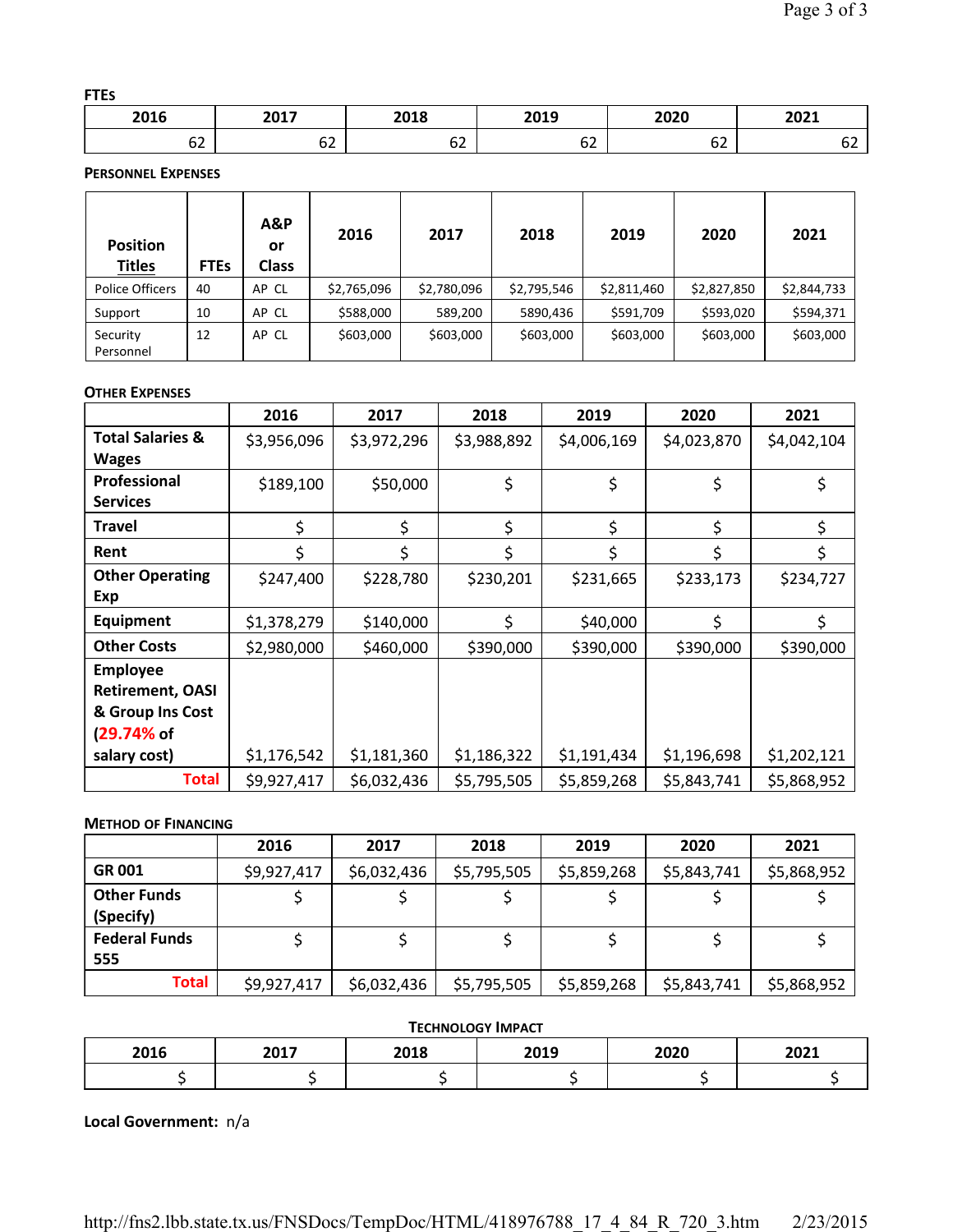#### **Cost Estimate for SB11 As Introduced**

| Caption:                                            | Relating to the carrying of concealed handguns on the campuses of and certain<br>other locations associated with institutions of higher education.                                                                                           |
|-----------------------------------------------------|----------------------------------------------------------------------------------------------------------------------------------------------------------------------------------------------------------------------------------------------|
| Agency:                                             | 783 - Univ of Houston Sys Admin                                                                                                                                                                                                              |
| <b>Agency Analyst:</b>                              | Karin Livingston                                                                                                                                                                                                                             |
| Due Date:                                           | 2/9/2015 2:00:00 PM                                                                                                                                                                                                                          |
| <b>Request Date:</b>                                | 1/28/2015 8:04:00 AM                                                                                                                                                                                                                         |
| <b>Hearing Date:</b>                                |                                                                                                                                                                                                                                              |
| <b>Current Status:</b>                              | Complete                                                                                                                                                                                                                                     |
| <b>Completion Date for</b><br><b>Cost Estimate:</b> |                                                                                                                                                                                                                                              |
| <b>LBB</b> Coordinator:                             | Alison Gilliam, Wk. #: 463-2193, Email: alison.gilliam@lbb.state.tx.us                                                                                                                                                                       |
| <b>LBB</b> Analyst:                                 | John Wielmaker, Wk. #: 463-1196, Email: john.wielmaker@lbb.state.tx.us                                                                                                                                                                       |
| <b>List of Other</b><br><b>Agencies:</b>            | • 405 Department of Public Safety<br>710 Texas A&M Univ System Admin<br>720 UT Sys Admin<br>758 Texas State University System<br>768 Texas Tech Univ Sys Admin<br>769 UNT System Administration<br>• 781 Higher Education Coordinating Board |

#### **Bill Summary/Fiscal Analysis:**

The impact of this bill is that the university would need to create, maintain, and staff secured weapons storage facilities in nine dormitories. The cost would be borne by university funds held outside of the state treasury, and would include one time costs of creating facilities as well as ongoing costs for maintenance and staffing.

#### **Fiscal Impact:**

The fiscal impact of this bill is to local funds, and would include an initial cost of \$1,800,000 to provide handgun storage facilities and security technology for cameras and online card access in nine dormitories. Ongoing costs would be \$1,220,000 for additional security personnel needed to man the facilities 24 hours per day 7 days per week and for maintenance of storage facilities and security technology.

### **Methodology:**

Cost projections are based on estimates for adding storage areas and average salaries for security personnel to cover 24/7 operations.

### **Technology:**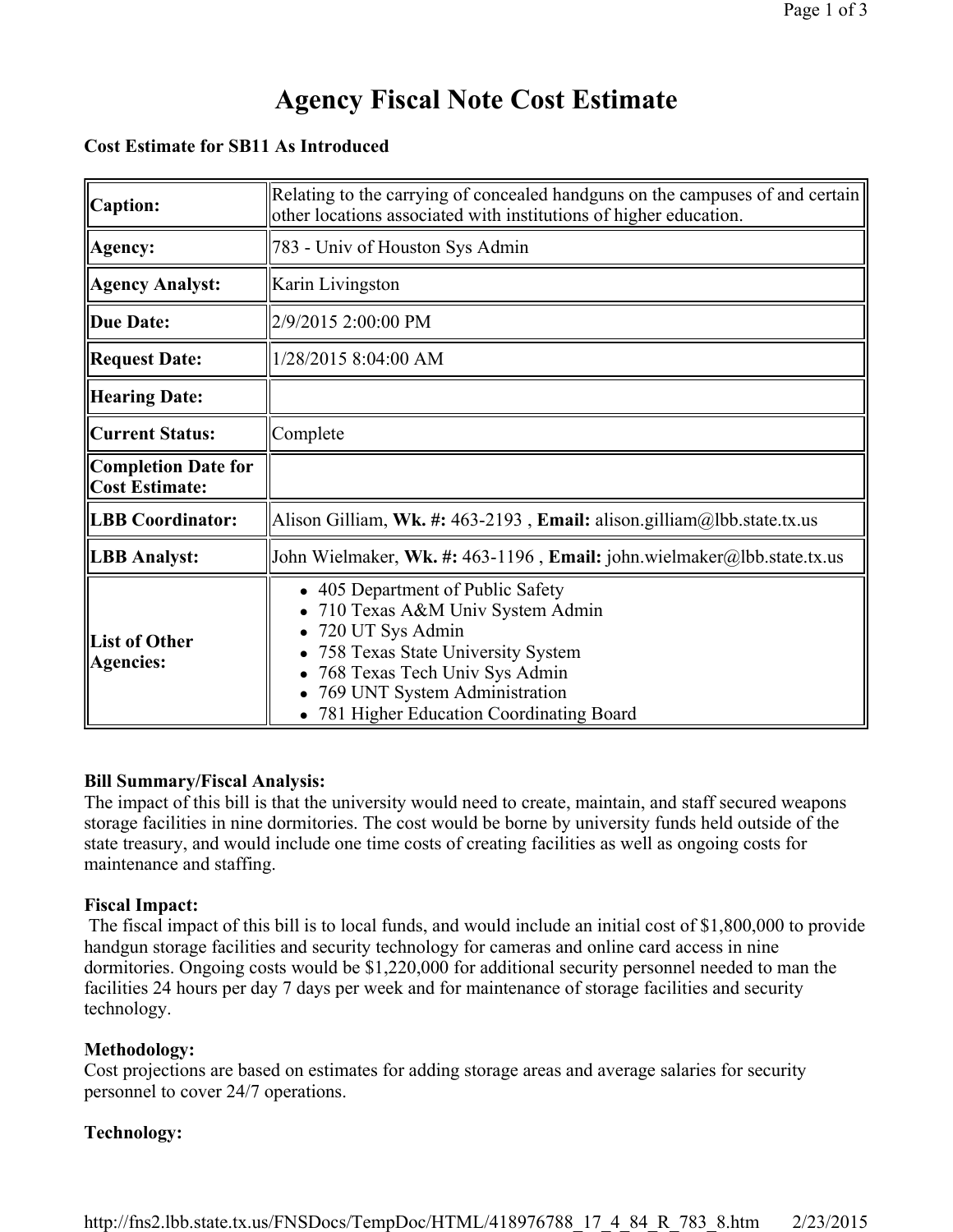|                                                         | 2016 | 2017 | 2018 | 2019 | 2020 |
|---------------------------------------------------------|------|------|------|------|------|
| $\mathbf{r}$<br>Impact<br>ے تمہ ان<br>echno<br>echnolog |      |      |      |      |      |

## **Summary of Fiscal Implications**

|                                                                                                      | 2016 | 2017 | 2018 | 2019 | 2020 |
|------------------------------------------------------------------------------------------------------|------|------|------|------|------|
| 1 - Probable Gain to General Revenue                                                                 |      |      |      |      |      |
| Fund                                                                                                 |      |      |      |      |      |
| 1 - Probable Loss to General Revenue                                                                 |      |      |      |      |      |
| Fund                                                                                                 |      |      |      |      |      |
| 1 - Probable Savings to General                                                                      |      |      |      |      |      |
| Revenue Fund                                                                                         |      |      |      |      |      |
| 1 - Probable Cost to General Revenue                                                                 |      |      |      |      |      |
| Fund                                                                                                 |      |      |      |      |      |
| NEW-OUTSIDE - Probable Cost to (\$3,000,000) (\$1,220,000) (\$1,220,000) (\$1,220,000) (\$1,220,000) |      |      |      |      |      |
|                                                                                                      |      |      |      |      |      |

**FTEs**

|                                                 | 2016 | 2017 | 2010<br>4010 | 2019 | 2020 |
|-------------------------------------------------|------|------|--------------|------|------|
| $\blacksquare$<br>$\sim$ $\sim$ $\sim$<br>⊥ ∟ ാ | 38   | 38   | 38           | 38   | 38   |

## **Cost to the State**

### **Personnel Services**

| <b>Salary Group   Position Title   FTEs Reg  </b> |                               | 2016 | 2017 | 2018 | 2019 | 2020 |
|---------------------------------------------------|-------------------------------|------|------|------|------|------|
|                                                   |                               |      |      |      |      |      |
|                                                   | Total (also reflected below): |      |      |      |      |      |

## **Other Expenses**

|                                           | 2016 | 2017 | 2018 | 2019 | 2020         |
|-------------------------------------------|------|------|------|------|--------------|
| Total salaries and wages (from Personnel  |      |      |      |      |              |
| Services Schedule)                        |      |      |      |      |              |
| Professional Services                     |      |      |      |      |              |
| Travel                                    |      |      |      |      |              |
| Rent                                      |      |      |      |      |              |
| Other operating expense                   |      |      |      |      |              |
| Equipment                                 |      |      |      |      |              |
| Employee retirement, OASI & group ins.    |      |      |      |      |              |
| $cost(32.38\% \text{ of salary cost})$    |      |      |      |      |              |
| Agency Payroll Contribution cost (1.5% of |      |      |      |      |              |
| salary cost)                              |      |      |      |      |              |
| <b>Total:</b>                             |      |      |      |      | $\mathbf{0}$ |

## **Method of Financing**

|                        | 2016 | 2017 | 2018 | 2019 | 2020 |
|------------------------|------|------|------|------|------|
| General Revenue Fund I |      |      |      |      |      |
|                        |      |      |      |      |      |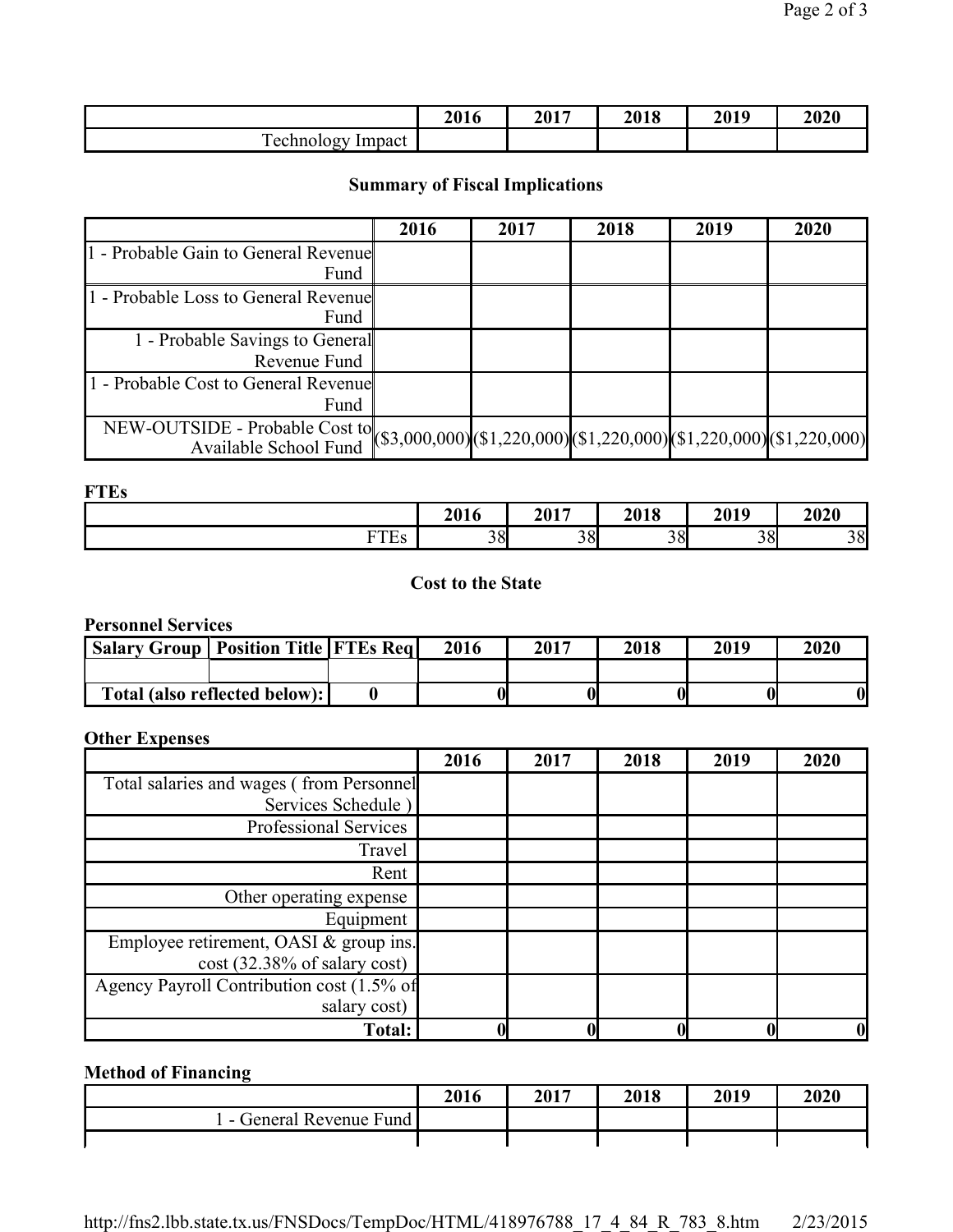| 555 - Federal Funds                                                                                 |  |  |                                                                             |
|-----------------------------------------------------------------------------------------------------|--|--|-----------------------------------------------------------------------------|
| NEW - Available School Fund \\ \ \$3,000,000\\ \$1,220,000\\ \$1,220,000\ \$1,220,000\ \$1,220,000\ |  |  |                                                                             |
|                                                                                                     |  |  | Total: \\ \\$3,000,000\\\$1,220,000\\\$1,220,000\\\$1,220,000\\\$1,220,000\ |

#### **Local Government Impact:**

The full cost of the adding weapons storage facilities in nine dormitories (\$1,800,000 initial cost) and ongoing costs of maintenance and staffing for the facilities (\$1,220,000 per year) would be borne by local funds.

#### **Comments:**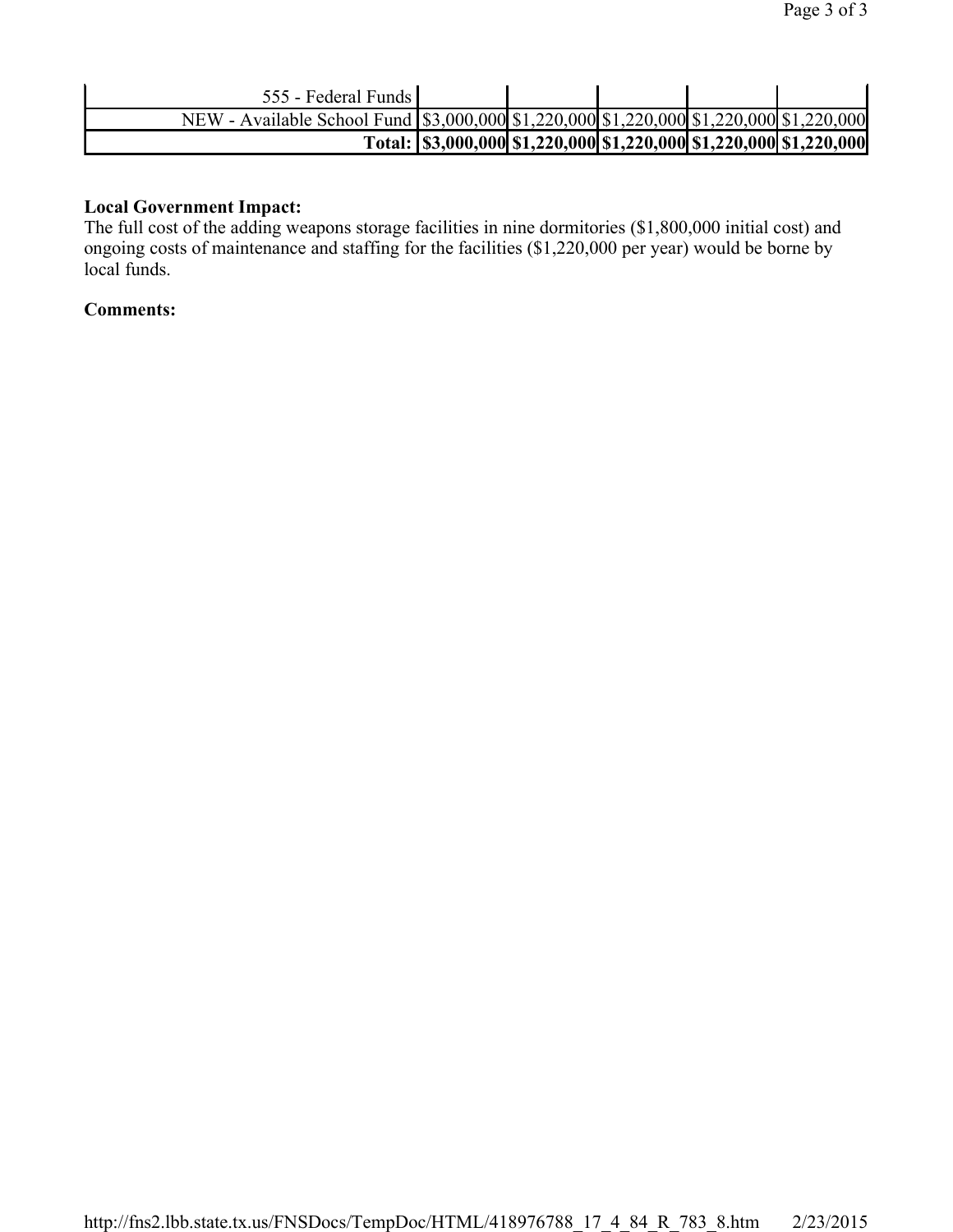#### **Cost Estimate for sb11 As Introduced**

| <b>Caption:</b>                                     | Relating to the carrying of concealed handguns on the campuses of and certain<br>other locations associated with institutions of higher education.                                                                                         |
|-----------------------------------------------------|--------------------------------------------------------------------------------------------------------------------------------------------------------------------------------------------------------------------------------------------|
| Agency:                                             | 769 - UNT System Administration                                                                                                                                                                                                            |
| <b>Agency Analyst:</b>                              | Susan Sherman                                                                                                                                                                                                                              |
| <b>Due Date:</b>                                    | 2/9/2015 2:00:00 PM                                                                                                                                                                                                                        |
| <b>Request Date:</b>                                | 1/28/2015 8:04:00 AM                                                                                                                                                                                                                       |
| <b>Hearing Date:</b>                                | 2/12/2015 9:00:00 AM                                                                                                                                                                                                                       |
| <b>Current Status:</b>                              | Complete                                                                                                                                                                                                                                   |
| <b>Completion Date for</b><br><b>Cost Estimate:</b> |                                                                                                                                                                                                                                            |
| <b>LBB Coordinator:</b>                             | Alison Gilliam, Wk. #: 463-2193, Email: alison.gilliam@lbb.state.tx.us                                                                                                                                                                     |
| <b>LBB</b> Analyst:                                 | John Wielmaker, Wk. #: 463-1196, Email: john.wielmaker@lbb.state.tx.us                                                                                                                                                                     |
| <b>List of Other</b><br><b>Agencies:</b>            | • 405 Department of Public Safety<br>710 Texas A&M Univ System Admin<br>720 UT Sys Admin<br>758 Texas State University System<br>768 Texas Tech Univ Sys Admin<br>781 Higher Education Coordinating Board<br>783 Univ of Houston Sys Admin |

#### **Bill Summary/Fiscal Analysis:**

Relating to the carrying of concealed handguns on the campuses of and certain other locations associated with higher education. An institution of higher education would not be able to adopt rules, regulations or other provisions prohibiting concealed handgun license holders from carrying handguns on the campus of the institution except relating to the storage of handguns in dormitories or other residential facilities that are owned or leased and operating by the institution and located on the campus.

#### **Fiscal Impact:**

Fiscal impact includes \$1 million for initial cost for training and secured physical space, and ongoing costs of \$250,000 for training and maintenance of secured space.

### **Methodology:**

### **Technology:**

| 2016 | 2017 | 2018 | 2019 | 2020 |
|------|------|------|------|------|
|      |      |      |      |      |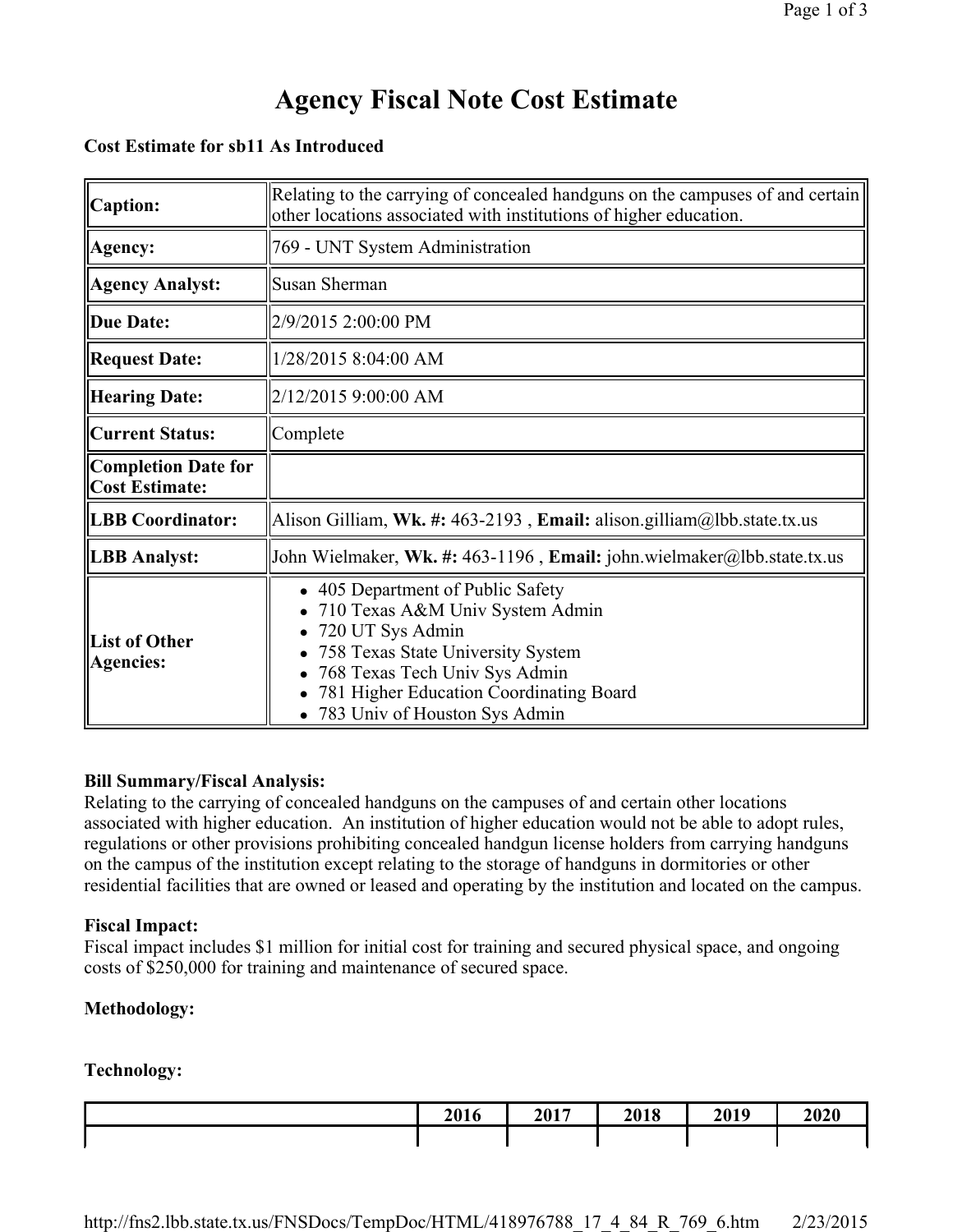| <b>Technology Impact</b> |
|--------------------------|
|--------------------------|

## **Summary of Fiscal Implications**

|                                                                                                                                                           | 2016 | 2017 | 2018 | 2019 | 2020 |
|-----------------------------------------------------------------------------------------------------------------------------------------------------------|------|------|------|------|------|
| 1 - Probable Gain to General Revenue                                                                                                                      |      |      |      |      |      |
| Fund                                                                                                                                                      |      |      |      |      |      |
| 1 - Probable Loss to General Revenue                                                                                                                      |      |      |      |      |      |
| Fund                                                                                                                                                      |      |      |      |      |      |
| 1 - Probable Savings to General Revenue                                                                                                                   |      |      |      |      |      |
| Fund                                                                                                                                                      |      |      |      |      |      |
| 1 - Probable Cost to General Revenue                                                                                                                      |      |      |      |      |      |
| Fund                                                                                                                                                      |      |      |      |      |      |
| $\frac{8888 - \text{Probable Cost to } 8888 - \text{Local/Not}}{\text{Appropriated Funds}} (\$1,000,000) (\$250,000) (\$250,000) (\$250,000) (\$250,000)$ |      |      |      |      |      |
|                                                                                                                                                           |      |      |      |      |      |

### **FTEs**

|                                     | 2016 | 2017 | 2018 | 2019 | 2020 |
|-------------------------------------|------|------|------|------|------|
| <b>DOD</b><br><b>ES</b><br><b>.</b> |      |      |      |      |      |

#### **Cost to the State**

#### **Personnel Services**

| <b>Salary Group   Position Title   FTEs Reg  </b> |                               | 2016 | 2017 | 2018 | 2019 | 2020 |
|---------------------------------------------------|-------------------------------|------|------|------|------|------|
|                                                   |                               |      |      |      |      |      |
|                                                   | Total (also reflected below): |      |      |      |      |      |

#### **Other Expenses**

|                                                                                  | 2016 | 2017 | 2018 | 2019 | 2020 |
|----------------------------------------------------------------------------------|------|------|------|------|------|
| Total salaries and wages (from Personnel<br>Services Schedule)                   |      |      |      |      |      |
| Professional Services                                                            |      |      |      |      |      |
| Travel                                                                           |      |      |      |      |      |
| Rent                                                                             |      |      |      |      |      |
| Other operating expense                                                          |      |      |      |      |      |
| Equipment                                                                        |      |      |      |      |      |
| Employee retirement, OASI & group ins.<br>$cost(32.38\% \text{ of salary cost})$ |      |      |      |      |      |
| Agency Payroll Contribution cost (1.5% of<br>salary cost)                        |      |      |      |      |      |
| <b>Total:</b>                                                                    |      |      |      |      | O    |

## **Method of Financing**

|                        | 2016 | 2017 | 2018 | 2019 | 2020             |
|------------------------|------|------|------|------|------------------|
| - General Revenue Fund |      |      |      |      |                  |
| 555 - Federal Funds    |      |      |      |      |                  |
| <b>Total:</b>          |      |      |      |      | $\boldsymbol{0}$ |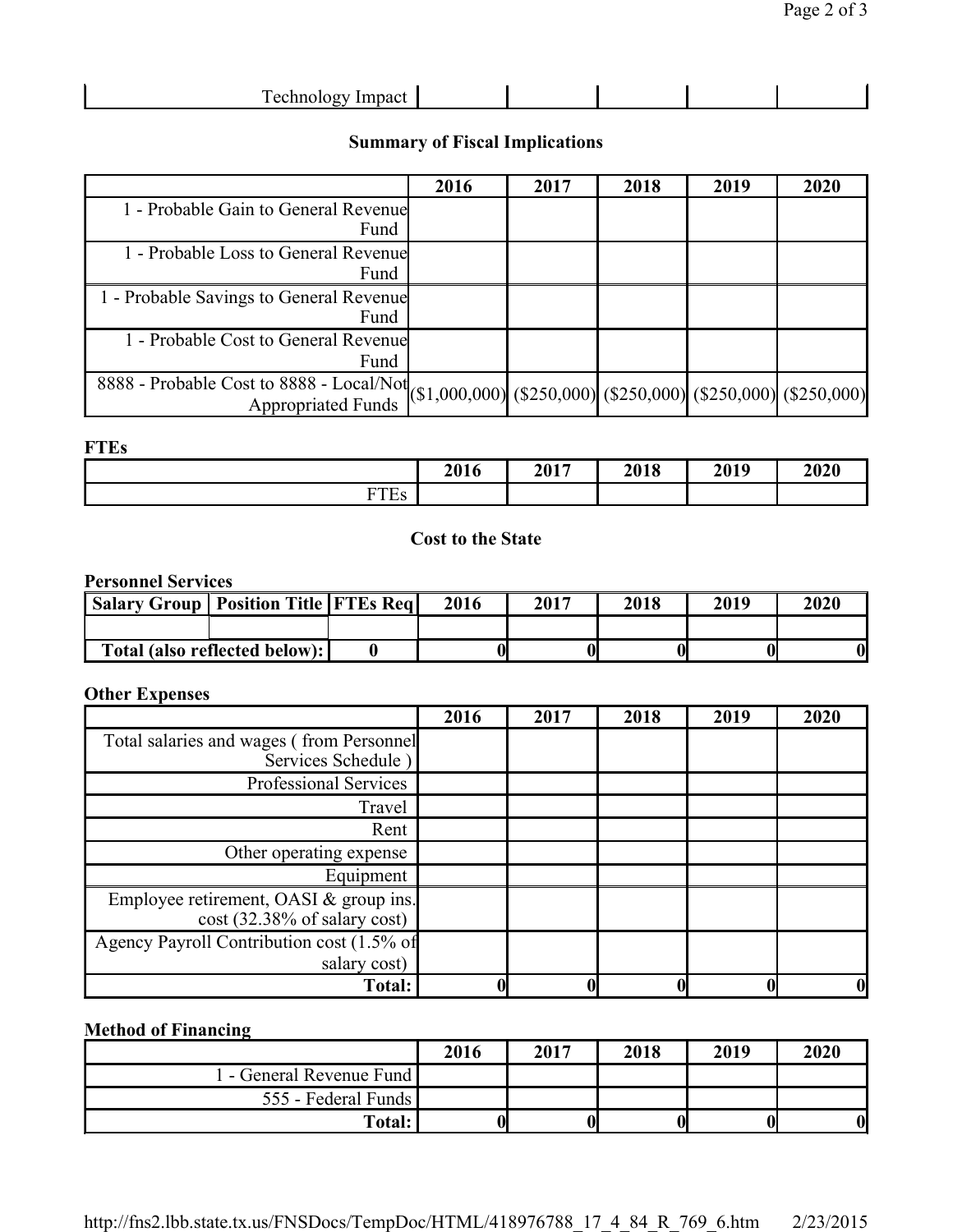#### **Local Government Impact:**

#### **Comments:**

More firearms in the hands of unknown CHL holders will increase the risks of firearms incidents since more firearms will be readily available. Unmeasurable costs include the potential for accidental discharge or misuse of firearms at parties where large numbers of students are gathered or at student gatherings where alcohol or drugs are being consumed, the potential for guns to be used as a means to settle disputes between or among students, increased opportunities for careless incidents, emotional overreactions such as students under stress with easy access to a firearm or the possible theft of weapons if left in vehicles or lockers during activities. Suicides are also a concern, given the percentage of college students with mental health issues.

From a law enforcement perspective and concern, officers always approach situations with caution that everyone may be armed. CHL holders are trained in the usage of their weapon but not necessarily trained in the effects of what happens after they discharge a weapon and the related aftermath and stress that most civilian permit holders have never experienced.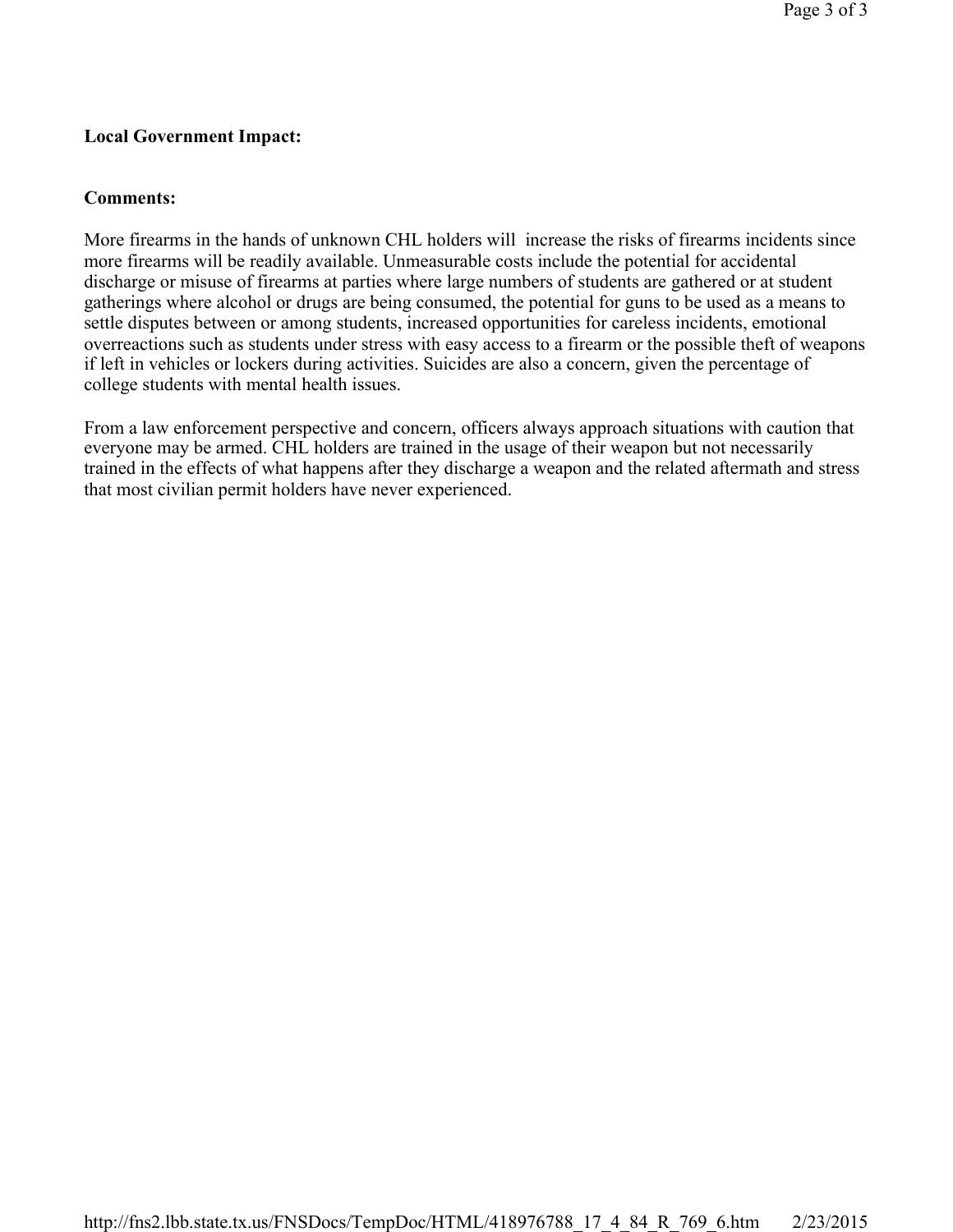#### **Cost Estimate for SB11 As Introduced**

| <b>Caption:</b>                                     | Relating to the carrying of concealed handguns on the campuses of and certain<br>other locations associated with institutions of higher education.                                                                                       |
|-----------------------------------------------------|------------------------------------------------------------------------------------------------------------------------------------------------------------------------------------------------------------------------------------------|
| Agency:                                             | 768 - Texas Tech Univ Sys Admin                                                                                                                                                                                                          |
| <b>Agency Analyst:</b>                              | Amanda Clark                                                                                                                                                                                                                             |
| <b>Due Date:</b>                                    | 2/9/2015 2:00:00 PM                                                                                                                                                                                                                      |
| <b>Request Date:</b>                                | 1/28/2015 8:04:00 AM                                                                                                                                                                                                                     |
| <b>Hearing Date:</b>                                | 2/12/2015 9:00:00 AM                                                                                                                                                                                                                     |
| <b>Current Status:</b>                              | Complete                                                                                                                                                                                                                                 |
| <b>Completion Date for</b><br><b>Cost Estimate:</b> |                                                                                                                                                                                                                                          |
| <b>LBB Coordinator:</b>                             | Alison Gilliam, Wk. #: 463-2193, Email: alison.gilliam@lbb.state.tx.us                                                                                                                                                                   |
| <b>LBB</b> Analyst:                                 | John Wielmaker, Wk. #: 463-1196, Email: john.wielmaker@lbb.state.tx.us                                                                                                                                                                   |
| <b>List of Other</b><br><b>Agencies:</b>            | 405 Department of Public Safety<br>710 Texas A&M Univ System Admin<br>720 UT Sys Admin<br>758 Texas State University System<br>769 UNT System Administration<br>781 Higher Education Coordinating Board<br>783 Univ of Houston Sys Admin |

#### **Cost Estimate:**

Texas Tech University System

The Texas Tech University System anticipates allowing concealed handguns on campus to result in a fiscal implication. The fiscal implication varies by institution based on size, number of locations, and number of students living on campus.

#### Texas Tech University

Texas Tech University believes allowing concealed handguns on campus will result in significant increase in the administrative responsibilities of the police department and other divisions within the university. The fiscal impact would mainly be due to additional training for the appropriate personnel or the creation of appropriate storage facilities in residence halls, etc. Texas Tech University estimates \$100,000 in one-time expenses and \$15,000 in annual expenses. Additionally, this legislation is likely to require the hiring of an additional two to three officers creating an annual cost of \$150,000 or more annually.

#### Angelo State University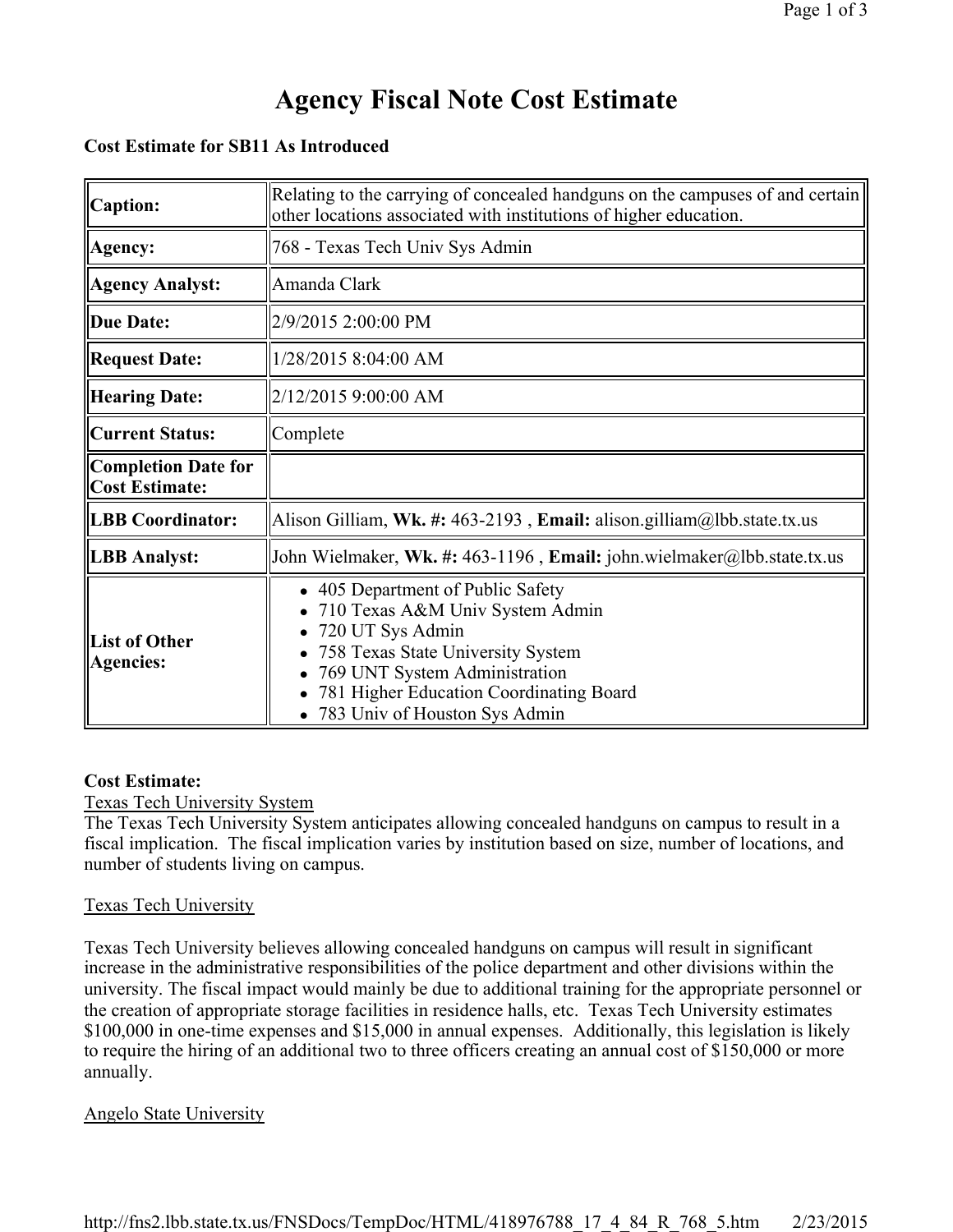The proposed legislation will have both an operational and fiscal impact to Angelo State University. The fiscal impact is estimated between \$20,000 and \$50,000 for the first year and \$5,000 to \$10,000 of recurring expenses each year. This estimate includes specialized training, the purchase and installation of secure storage devices for eligible individuals, and the educational programs required to promote awareness of campus rules and regulations. University Police anticipate an increase in the need for university police to respond incidents due to gun related activity. The university may need to hire additional police officers due to the anticipated increase in calls where officers need to respond.

## Texas Tech University Health Sciences Center

Texas Tech University Health Sciences Center (TTUHSC) believes potential fiscal impacts will occur due to additional signage, access control, security measures (e.g. cameras), lease revenue loss, and physical barriers. Initial costs are estimated to be \$500,000 to \$2M since it affects all campuses.

The University Medical Center (UMC) in Lubbock, the contiguous / adjacent county hospital, occupies approximately 8% of TTUHSC space (74,264 of 901,622 SF). Although certain building systems are maintained & operated by TTUHSC, the operation of the hospital services located in the leased space is managed by UMC, Lubbock County Hospital. TTUHSC Regional Campuses do not have similar contiguous connections to the respective affiliated hospitals.

|                                     | <b>FY2016</b> |     | <b>FY2017</b>  |      | $\parallel$ FY2018 |   | <b>FY2019</b> | <b>IFY2020</b> | <b>TOTALS</b> |
|-------------------------------------|---------------|-----|----------------|------|--------------------|---|---------------|----------------|---------------|
| Administrative Costs                | $45,000$ S    |     | $45,000$   \$  |      | $25,000$   \$      |   | $25,000$ S    | $25,000$   \$  | 165,000       |
| Buildings (New $\&$<br>Maintenance) | $20,000$ S    |     | $20,000$   \$  |      | $20,000$   \$      |   | $20,000$ S    | $20,000$   \$  | 100,000       |
| $\ $ IT Start-up                    | $40,000$ S    |     | $40,000$   \$  |      | $40,000$   \$      |   | $40,000$ S    | $40,000$   \$  | 200,000       |
| Other Costs                         | $307,000$ S   |     | $307,000$   \$ |      | $307,000$ S        |   | $307,000$ S   | $307,000$   \$ | 1,535,000     |
| Total                               | 412,000       | l\$ | 412,000        | ll\$ | 392,000            | S | 392,000       | $\ \$$ 392,000 | 2,000,000     |

Texas Tech University Health Sciences Center anticipates the following reoccurring costs:

## Texas Tech University Health Sciences Center at El Paso

The proposed legislation will have a fiscal implication to the Texas Tech University Health Sciences Center at El Paso. An additional police officer will be hired to ensure the safety of students, faculty, staff and visitors. Future additional operating expenses would be incurred in the form of the additional training for appropriate personnel, signage, and security equipment. The estimated impact, including operating and equipment expenses, is as follows:

|              | Year 1  | Year 2  | Year 3  | Year 4  | Year 5  | Total     |
|--------------|---------|---------|---------|---------|---------|-----------|
| <b>Staff</b> | 211,200 | 211,200 | 211,200 | 211,200 | 211,200 | 1,056,000 |
| Operating    | 75,000  | 75,000  | 75,000  | 75,000  | 75,000  | 375,000   |
| Equipment    | 85,000  |         |         | 50,000  |         | 135,000   |
| <b>Total</b> | 371,200 | 286,200 | 286,200 | 336,200 | 286,200 | 1,566,000 |

Another potential impact is patients selecting a different clinical provided such as a hospital, hospitals have the opportunity to restrict guns. Reduced patient population would impact number of patients and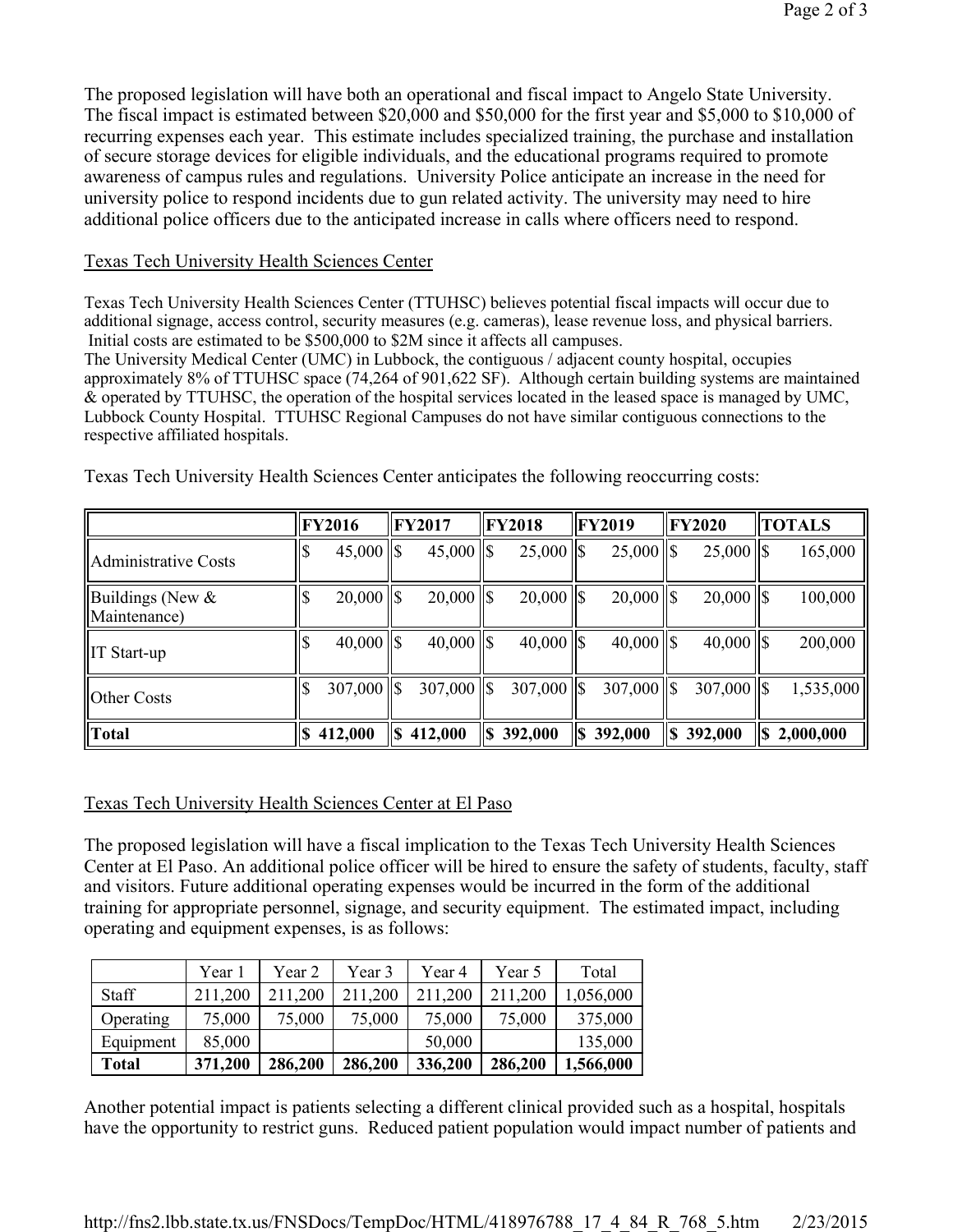case types for teaching our students.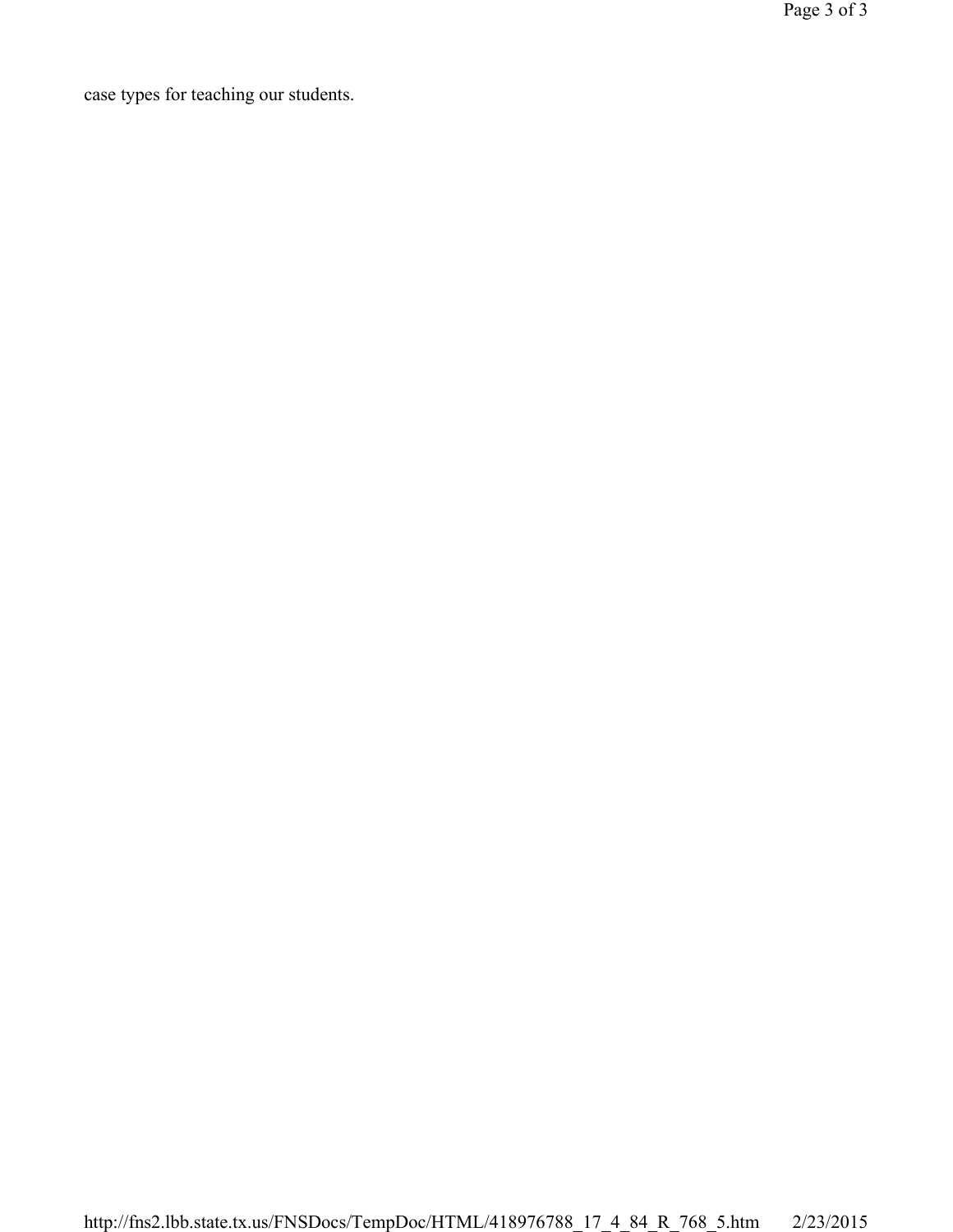#### **Cost Estimate for SB11 As Introduced**

| <b>Caption:</b>                                     | Relating to the carrying of concealed handguns on the campuses of and certain<br>other locations associated with institutions of higher education.                                                                                   |
|-----------------------------------------------------|--------------------------------------------------------------------------------------------------------------------------------------------------------------------------------------------------------------------------------------|
| Agency:                                             | 758 - Texas State University System                                                                                                                                                                                                  |
| <b>Agency Analyst:</b>                              | Jocelyn Greves                                                                                                                                                                                                                       |
| <b>Due Date:</b>                                    | 2/9/2015 2:00:00 PM                                                                                                                                                                                                                  |
| <b>Request Date:</b>                                | 1/28/2015 8:04:00 AM                                                                                                                                                                                                                 |
| <b>Hearing Date:</b>                                | 2/12/2015 9:00:00 AM                                                                                                                                                                                                                 |
| <b>Current Status:</b>                              | Complete                                                                                                                                                                                                                             |
| <b>Completion Date for</b><br><b>Cost Estimate:</b> |                                                                                                                                                                                                                                      |
| <b>LBB Coordinator:</b>                             | Alison Gilliam, Wk. #: 463-2193, Email: alison.gilliam@lbb.state.tx.us                                                                                                                                                               |
| <b>LBB</b> Analyst:                                 | John Wielmaker, Wk. #: 463-1196, Email: john.wielmaker@lbb.state.tx.us                                                                                                                                                               |
| <b>List of Other</b><br><b>Agencies:</b>            | 405 Department of Public Safety<br>710 Texas A&M Univ System Admin<br>720 UT Sys Admin<br>768 Texas Tech Univ Sys Admin<br>769 UNT System Administration<br>781 Higher Education Coordinating Board<br>783 Univ of Houston Sys Admin |

### **Bill Summary/Fiscal Analysis:**

None

#### **Fiscal Impact:**

Lamar University

Relating to the carrying of concealed handguns on campuses and certain other locations associated with institutions of higher education. LU anticipates the need to hire two additional police officers to the campus force.

#### Sam Houston State University

Relating to the carrying of concealed handguns on campuses of certain other locations associated with institutions of higher education. SHSU anticipates the need to hire one additional police officer to the campus force.

#### Sul Ross State University

Relating to the carrying of concealed handguns on campuses of certain other locations associated with institutions of higher education. SRSU anticipates the need to hire two additional police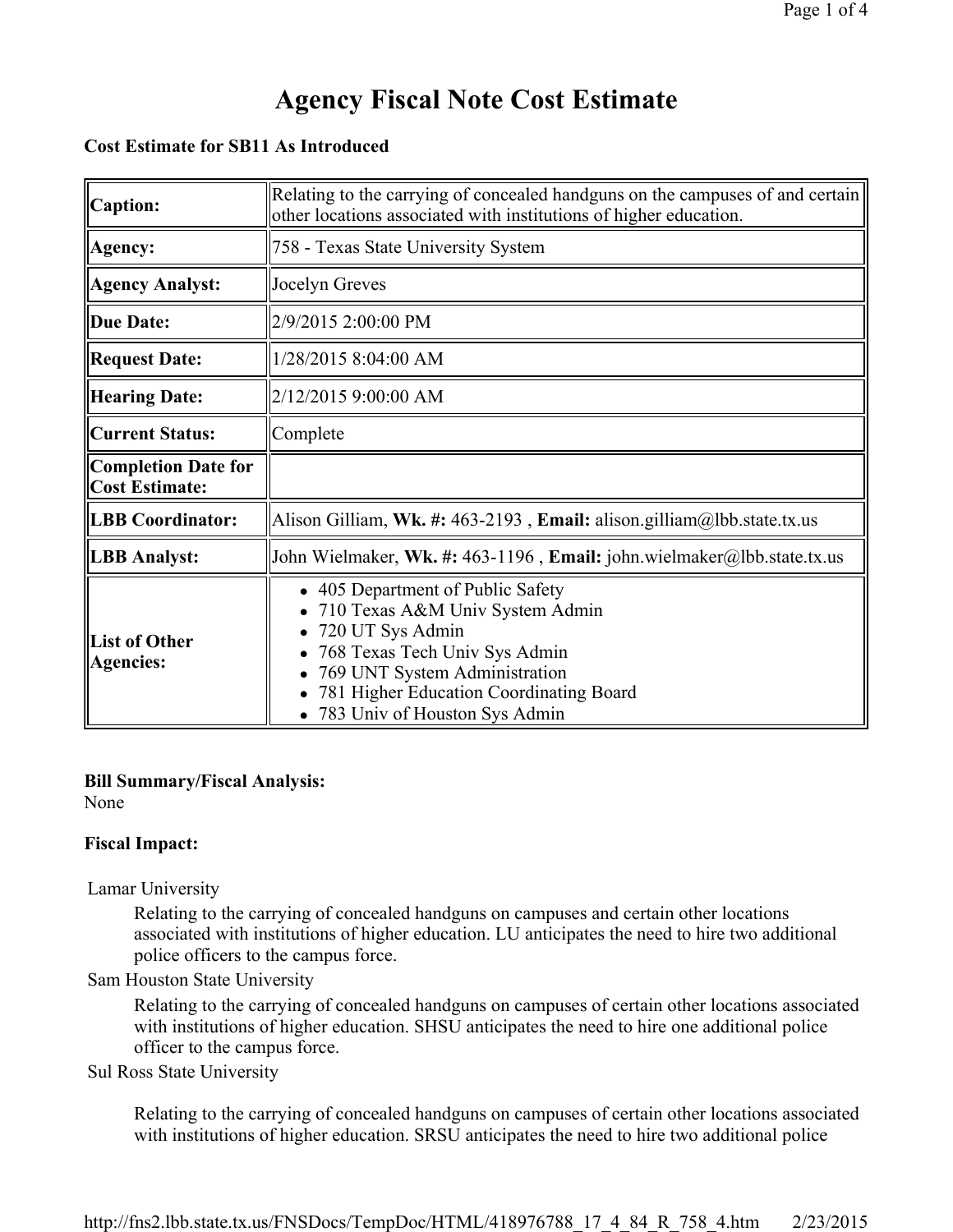officers to the campus force.

#### SRSU Rio Grande College

No Fiscal impact. Security is provided by Southwest Texas Jr. College.

Lamar Institute of Technology

No Fiscal impact. Security is provided by Lamar University.

#### Lamar State College-Orange

Relating to the carrying of concealed handguns on campus. LSCO anticipates the need to hire one additional police officer to the campus force.

#### Lamar State College-Port Arthur

Relating to the carrying of concealed handguns on campus. LSCPA anticipates the need to hire one additional police officer to the campus force.

#### **Methodology:**

Texas State University

New Police Officer Position: Allowing concealed carry on campus would require personnel to educate the community and provide a liason point to the community as well. Having a Police Officer trained in specialized areas such as Crime Prevention and Mental Health would allow those carrying concealed to be educated in what the Police expectations would be and how to respond to those expectations. It would also provide the same individuals a liason for future questions and concerns about carrying in the community. That same officer would liason with campus mental health professionals, student service areas, and faculty groups which may have concerns and comments and would train those same areas.

#### Lamar University

LU anticipates hiring two additional police officers to the UPD department. The additional man power is needed to enforce and establish new rules, regulations concerning the storage of handguns in dormitories and apartments operated by the institution. The new officers will also strengthen the round the clock security to students, faculty and staff. Assume a 3% increase per year in salaries.

#### Sam Houston State University

SHSU anticipates hiring one additional police officer to the UPD department. The additional man power is needed to enforce the new establish rules, regulations concerning the storage of handguns in dormitories and apartments operated by the institution. The new officer will also strengthen the round the clock security to students, faculty and staff. Assume a 3% increase per year in salaries.

#### Sul Ross State University

SRSU anticipates hiring two additional police officers to the UPD department. The additional man power is needed to enforce the new establish rules, regulations concerning the storage of handguns in dormitories and apartments operated by the institution. The new officers will also strengthen the round the clock security to students, faculty and staff. Assume a 3% increase per year in salaries.

#### Lamar State College-Orange

LSCO anticipates hiring one additional police officer. The additional man power is needed to enforce and establish new rules and regulations. The new officer will also strengthen the round the clock security to students, faculty and staff. Assume a 3% increase per year in salaries.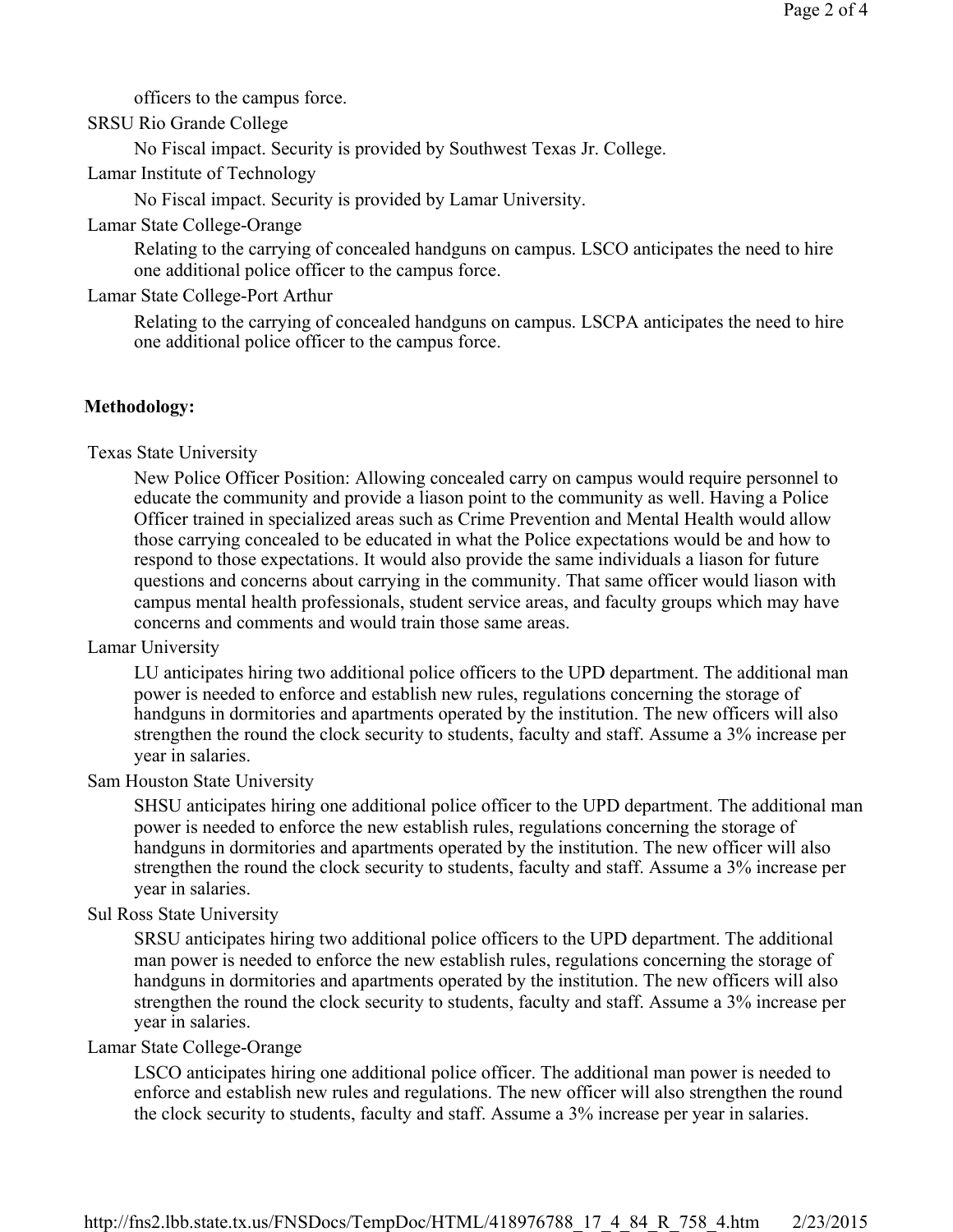## Lamar State College-Port Arthur

LSCPA anticipates hiring one additional police officer. The additional man power is needed to enforce and establish new rules and regulations. The new officer will also strengthen the round the clock security to students, faculty and staff. Assume a 3% increase per year in salaries.

#### **Technology:**

|                                                                                        | 2016 | $2017$<br>20 L | 2018 | 2019 | 2020 |
|----------------------------------------------------------------------------------------|------|----------------|------|------|------|
| $\mathbf{r}$<br>$\sim$ $\sim$ $\sim$ $\sim$ $\sim$<br>'mnact<br>$\Omega$<br>10 V<br>__ |      |                |      |      |      |

#### **Summary of Fiscal Implications**

|                                                 | 2016 | 2017 | 2018 | 2019 | 2020                                                                            |
|-------------------------------------------------|------|------|------|------|---------------------------------------------------------------------------------|
| 1 - Probable Gain to General Revenue Fund       |      |      |      |      |                                                                                 |
| 1 - Probable Loss to General Revenue Fund       |      |      |      |      |                                                                                 |
| 1 - Probable Savings to General Revenue<br>Fund |      |      |      |      |                                                                                 |
| 1 - Probable Cost to General Revenue Fund       |      |      |      |      | $($ (\$272,454) $($ \$280,628) $($ \$286,712) $($ \$295,310) $($ \$304,166) $)$ |

#### **FTEs**

|                     | 2016       | 2017   | 2018 | 2019 | 2020 |
|---------------------|------------|--------|------|------|------|
| -----<br>.<br>د سند | <u>— в</u> | $\sim$ |      | -    | −    |

#### **Cost to the State**

#### **Personnel Services**

| <b>Salary</b><br>Group | <b>Position Title</b>         | <b>FTEs</b><br>Rea | 2016      | 2017      | 2018      | 2019      | 2020      |
|------------------------|-------------------------------|--------------------|-----------|-----------|-----------|-----------|-----------|
| A07                    | Security Officer I            | 8.00               | \$290,000 | \$298,700 | \$305,790 | \$314,818 | \$324,044 |
|                        | Total (also reflected below): |                    | \$290,000 | \$298,700 | \$305,790 | \$314,818 | \$324,044 |

#### **Other Expenses**

|                                                                | 2016      | 2017      | 2018      | 2019      | 2020      |
|----------------------------------------------------------------|-----------|-----------|-----------|-----------|-----------|
| Total salaries and wages (from Personnel<br>Services Schedule) | \$290,000 | \$298,700 | \$305,790 | \$314,818 | \$324,044 |
| Professional Services                                          |           |           |           |           |           |
| Travel                                                         | \$1,000   |           |           |           |           |
| Rent                                                           |           |           |           |           |           |
| Other operating expense                                        |           |           |           |           |           |
| Equipment                                                      | \$9,301   | \$10,646  | \$12,243  | \$14,080  | \$16,192  |
| Crime Prevention Training                                      | \$3,000   |           |           |           |           |
| Employee retirement, OASI $&$ group ins.                       | \$93,902  | \$96,719  | \$99,015  | \$101,938 | \$104,925 |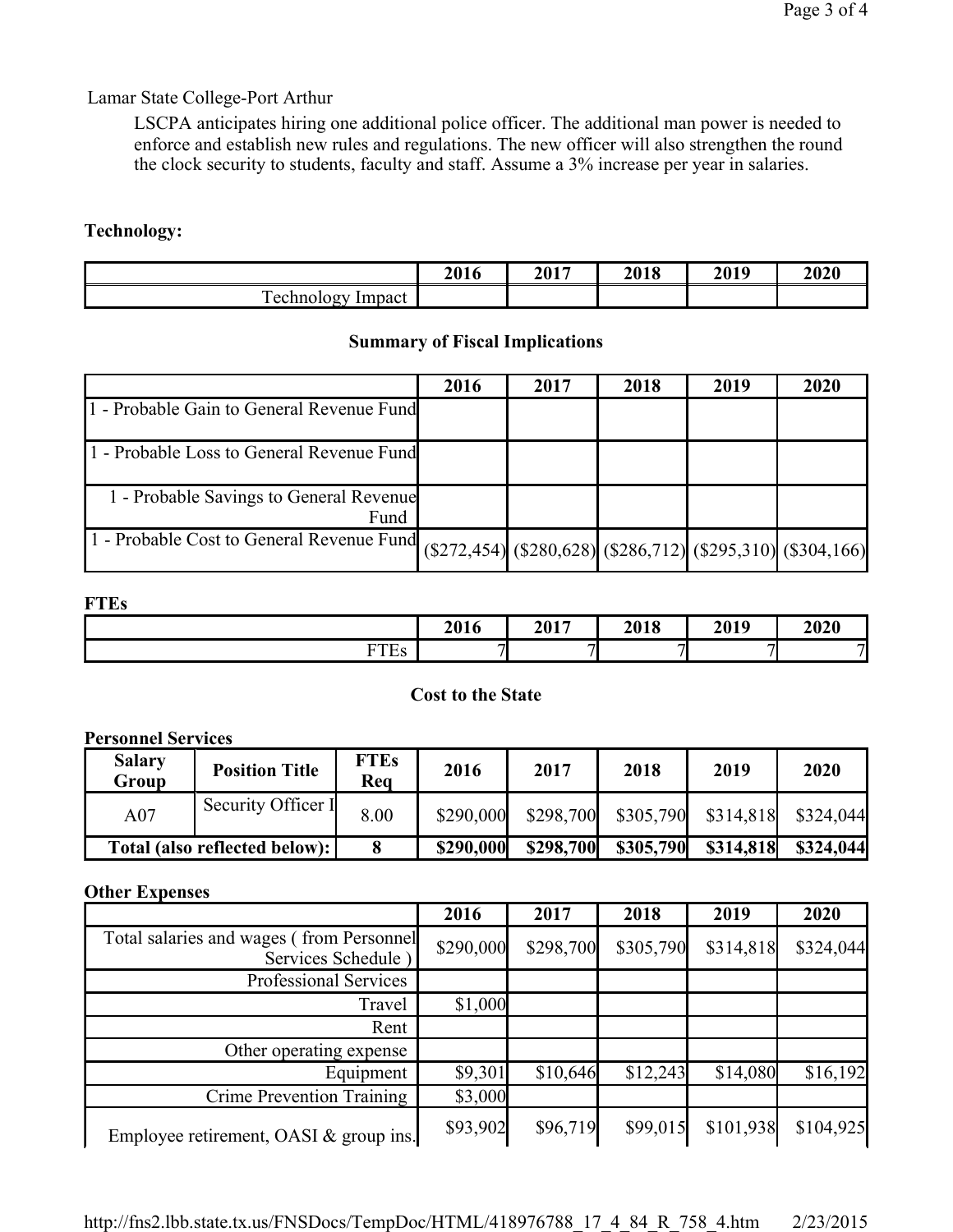| $\cos t$ (32.38% of salary cost)                          |           |           |           |           |           |
|-----------------------------------------------------------|-----------|-----------|-----------|-----------|-----------|
| Agency Payroll Contribution cost (1.5% of<br>salary cost) | \$4,350   | \$4,481   | \$4,587   | \$4,722   | \$4,861   |
| <b>Total:</b>                                             | \$401,553 | \$410,546 | \$421,635 | \$435,558 | \$450,022 |

## **Method of Financing**

|                               | 2016      | 2017      | 2018      | 2019      | 2020      |
|-------------------------------|-----------|-----------|-----------|-----------|-----------|
| 1 - General Revenue Fund      | \$324,350 | \$334,081 | \$341,722 | \$351,877 | \$362,290 |
| 555 - Federal Funds           |           |           |           |           |           |
| 770 - Est Oth Educ & Gen Inco | \$65,197  | \$64,099  | \$67,253  | \$70,647  | \$74.316  |
| Total:                        | \$389,547 | \$398,180 | \$408,975 | \$422,524 | \$436,606 |

## **Local Government Impact:**

**Comments:**